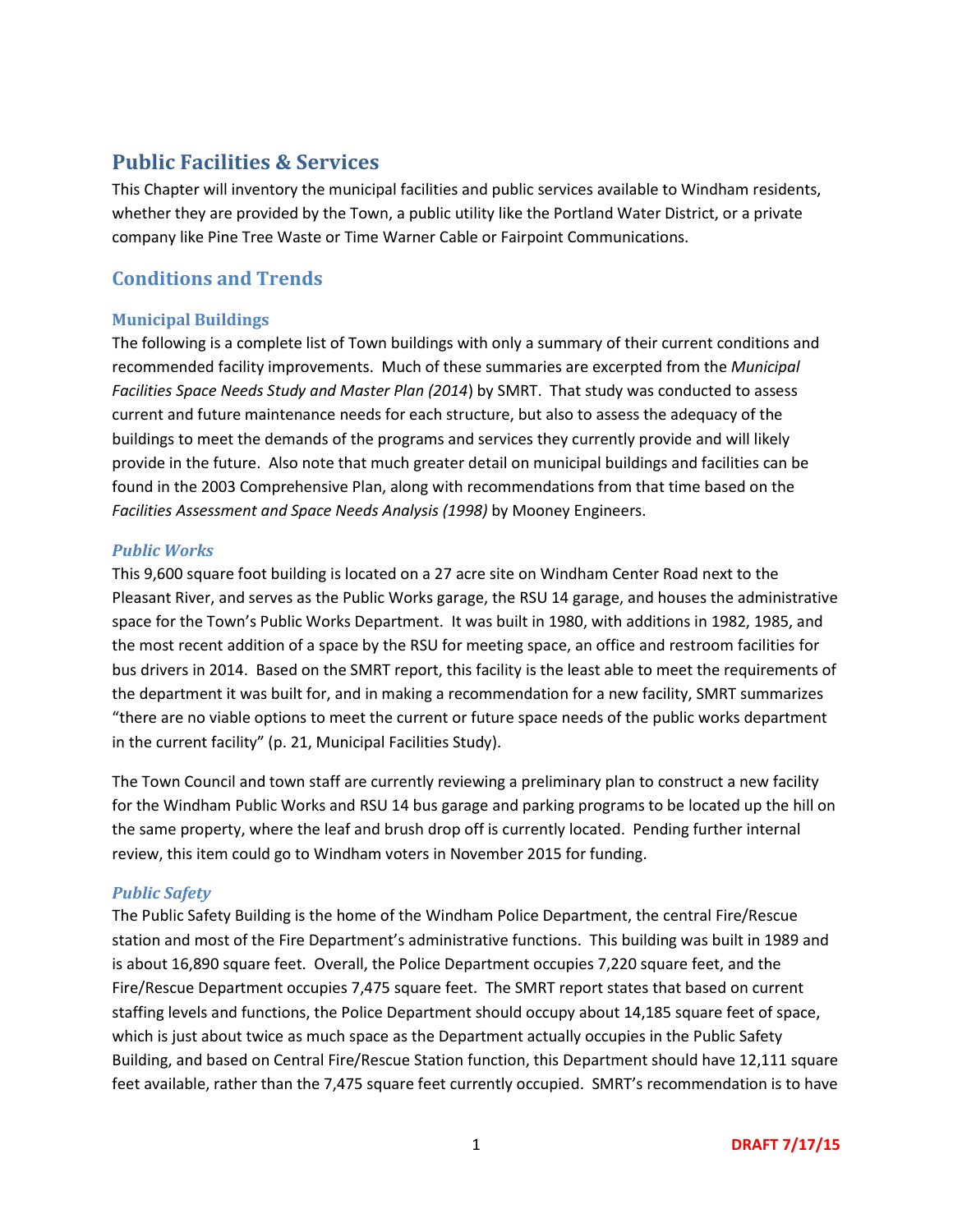the entire building turned over to one department or the other, with a new facility constructed to house the other department on that property or the Town owned land at the Roosevelt Trail.

#### *South Windham Fire Station*

This station is a shared station with Gorham. The property this building is on is located between the Presumpscot River and Main Street, near the Main and Depot Street intersections in South Windham. It is the oldest fire station in town, as well as the smallest. A wooden shed-style addition was added to the back of this brick building in 2003 in order to accommodate larger modern fire/rescue apparatus.

At Town Meeting in 2015, a bond measure was approved to purchase a building on the L.C. Andrews property in South Windham in order to repurpose and renovate the building for a new fire station that would replace the existing South Windham Station.

#### *North Windham Fire Station*

The North Windham Fire Station is located in North Windham on Roosevelt Trail across from the Manchester School. This Quonset-hut style building was built in 1973 and also has a small office that serves as a police sub-station. In 2015, sleeping quarters were added for fire/rescue staff. According to the SMRT report, it is the only fire station that has adequate space for the purpose the building serves, but it needs renovations to efficiently meet those purposes.

#### *East Windham Fire Station*

This station was built in 1993, and is the newest fire station in Windham. It is located on Falmouth Road, on the same property as a playground and the Little League field. Parking for the Lowell Preserve trail system is also located on this property. It contains the largest meeting space available to the Fire/Rescue Department, and is used by the public on a regular basis. In  $201X$  solar panels were installed on the roof of this station, which produces enough energy to offset the electrical usage of both the East Windham and North Windham fire stations combined.

#### *Public Library*

The Library is located in Windham Center, between the Town Office building and the RSU School Campus. The building is about 8,790 square feet, on two stories. The two story portion of the library was built in 1992. Based on the SMRT report, an effort has started in 2015 to reconfigure the space within the existing building to better serve the public.

#### *Town Office and Community Center*

The Town's administrative departments (Town Manager's Office, Town Clerk, Tax Collection), as well as he departments focused on land use (Assessing, Planning, Code Enforcement) and the Parks & Recreation Department are located at the Town Office at 8 School Road. The Executive Director of the WEDC also has an office in Town Hall, and there are three conference rooms as well as the Town Council Chambers that are used by Town staff and members of the public on a regular basis. The original building was built in 1910, as the Town's high school. Subsequent additions, like the gymnasium (1920s) and the flat roofed annex (1950s) were built over the years as part of the academic use of the building. The gym includes an elevated stage and a kitchen. The gym space, dedicated as Haskell Hall in 1986 in honor of former Councilor Harold Haskell, is used as community and recreation league gym space,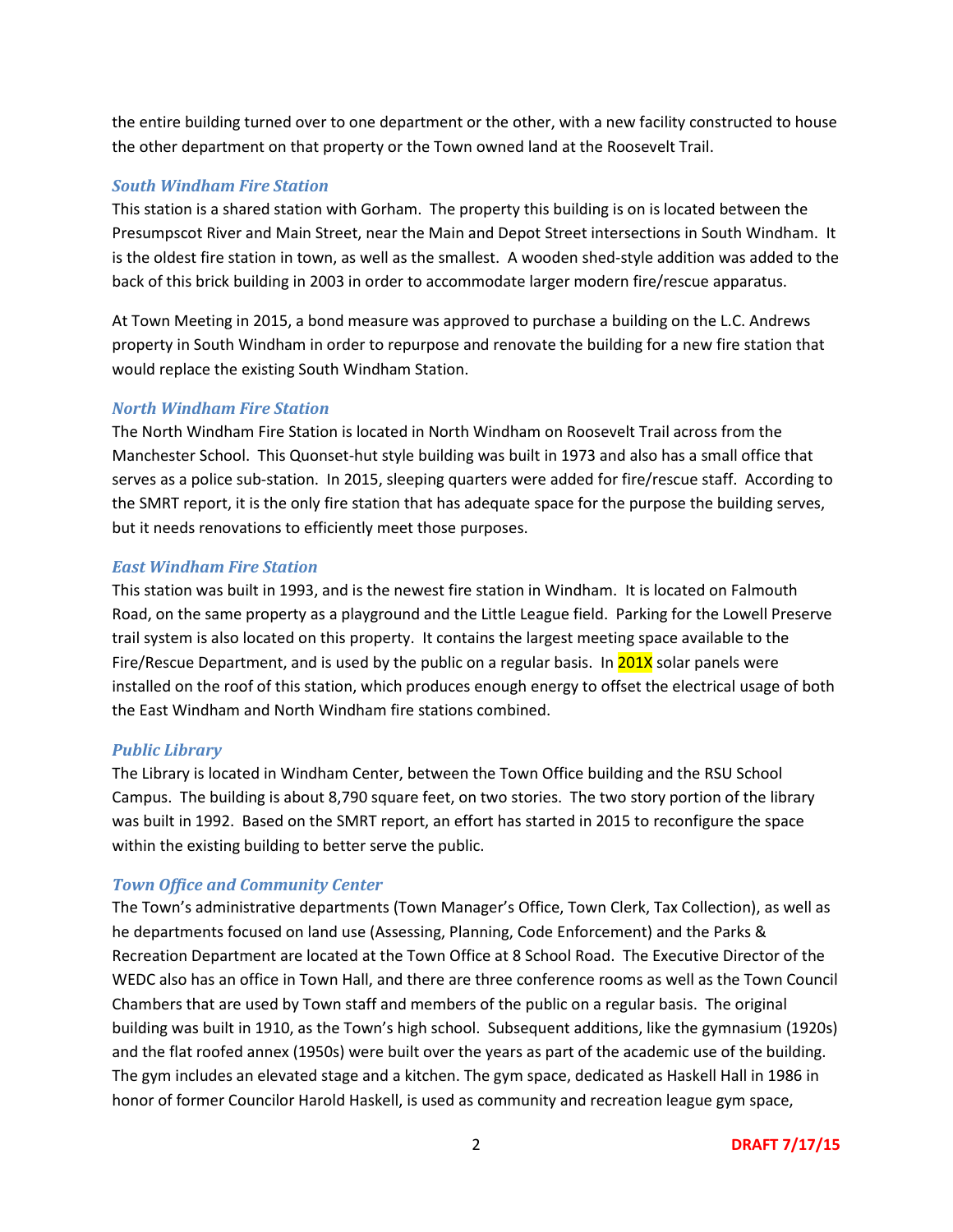community theatre events, and for large format meetings, including the Town's Annual Meeting each June. The building received a major interior renovation in 2007.

### **Facilities Space Needs Study & Property Assessment Report**

The *Property Assessment Report* by Oak Point Associates focused on the current conditions of the Town's buildings and made recommendations on maintenance priorities. This report looked at each Town building for current maintenance, building code and accessibility issues. It has been a useful guide for the Buildings & Grounds crew when prioritizing maintenance on individual municipal buildings and for programming larger building improvements that are incorporated into capital planning.

The SMRT *Municipal Facilities Space Needs Study and Master Plan* looked beyond the physical condition of each structure and made assessments on how well the buildings allowed Town programs to carry out their current and likely future functions. It included discussion of identified deficiencies at each facility and suggested options for each building that included the rearrangement of space and functions within buildings along with suggested building additions and new facilities where appropriate.

The Town Council discussed the recommendations of the SMRT report at their Council meetings on September 30, 2014, and January 20, 2015. There was no vote on the prioritization of SMRT's recommendations, but there was consensus on both the options the Town should pursue for each building and the order in which building improvements should be made. These decisions represent the basis of a municipal facilities capital plan, and are presented here:



#### **Public Services**

#### *Public Water & Sewer*

The Portland Water District is the provider of public water services as well as municipal sewer services. The public water source for the PWD is Sebago Lake. The sanitary sewer service area is limited to the South Windham Village area. These lines convey sewage across the Presumpscot River to Gorham, where sewer mains convey the sewage to the PWD wastewater treatment plant on Bridge Street in Westbrook. Please see Map X-X for the extent of water mains and fire hydrants as well as the sanitary sewer service area in South Windham.

The RSU Campus has its own wastewater treatment system that has extra capacity when school is out for the summer. In fact, septage from private septic systems that is pumped from other locations in Windham is brought to this system to keep it functioning properly over the summer, and other extended periods of low usage.

The need for a municipal sewer system in North Windham has long been debated. The Town voted down a borrowing referendum for a sewer system project for North Windham in 2012 that would have collected wastewater from a defined area of North Windham and conveyed it through a new main down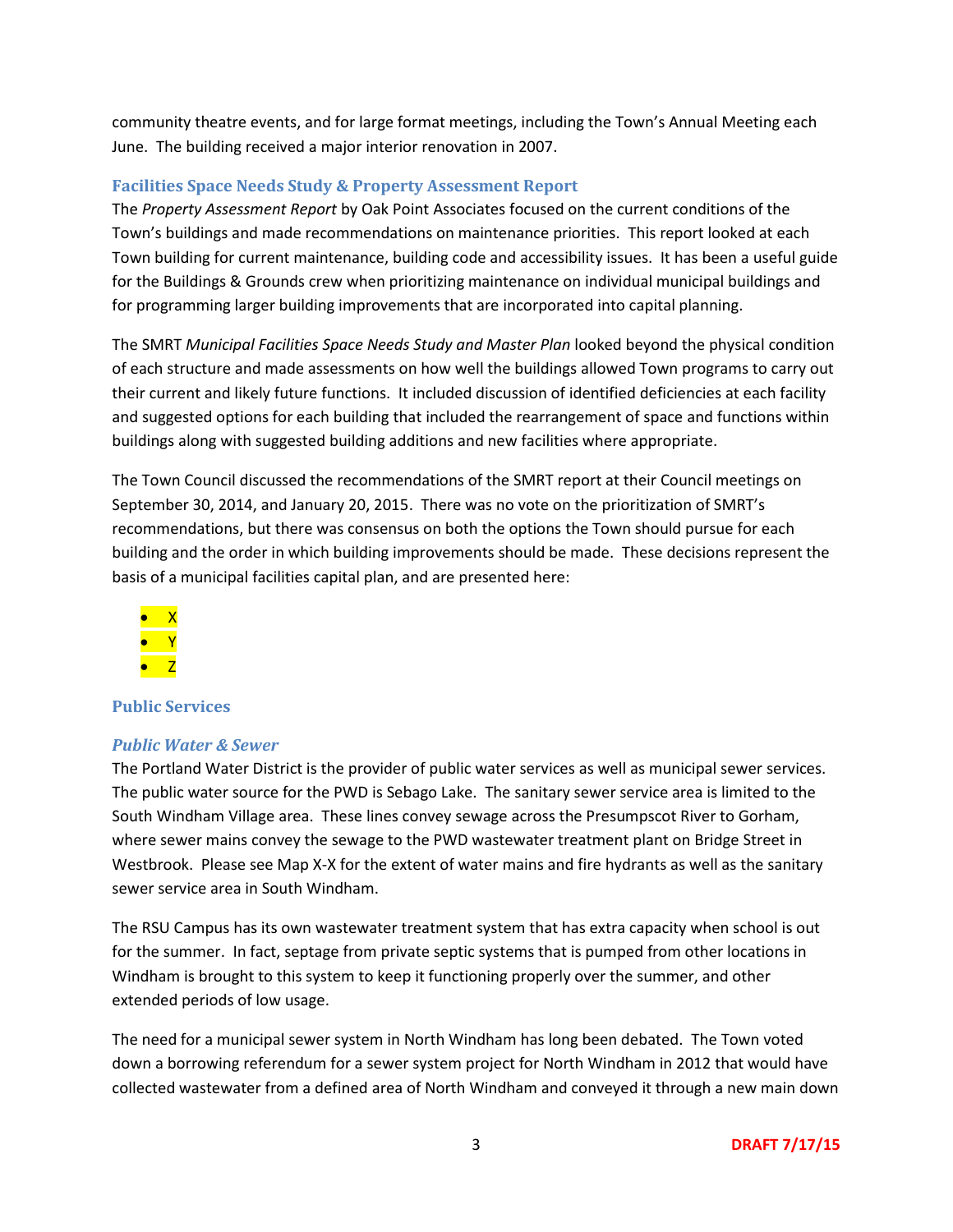Route 302 into the existing Westbrook treatment facility. The estimated cost of that proposal was almost \$40 million.

Despite that vote, the environmental concerns of relying on private septic systems remain, as well as the economic development and community development goals that can not fully be realized without some type of managed wastewater solution for North Windham. The Town Council created a Wastewater Management Planning Advisory Committee in early 2014 to study the range of alternatives that lay between the extremes of the existing private subsurface wastewater disposal systems currently used throughout North Windham and the large conveyance system that was rejected at the polls. A summary report representing the first part of that group's work was presented to the Council in late 2014. That committee recommended a closer look at clustered wastewater disporal system technologies as well as developing ordinances and standards for advanced treatment of wastewater in North Windham. The work of that committee continues along these lines.

#### *Natural Gas*

Maine Natural Gas is the supplier of natural gas service for residential and commercial customers in Windham.

• Service area and map

## *Trash & Recycling*

For many years, the Town has contracted with the private company Pine Tree Waste for pick up of residential trash and recyclables.

- Pay per throw issues
- Recycling rates and issues
- ecomaine

#### *Stormwater Management*

Windham has been a regulated community under the federal Municipal Sewer and Stormwater System (MS4) program since 20XX. At that time, the only portion of the community regulated by this program administered by the Maine DEP was an area in South Windham. Based on changes to the Urbanized Area as a result of the 2010 Census, much more of Windham is included in the regulated area. These areas include much of South Windham, the areas in the vicinity of Highland Lake, and much of North Windham. Please see Map X-X for a map showing the designated urban area. All development project within the area that meet the program thresholds must have stormwater systems that comply with the program. The Town is currently working on procedures and documentation requirements to comply with this new designation.

#### *Power and Communications*

- 3-phase power
- Broadband internet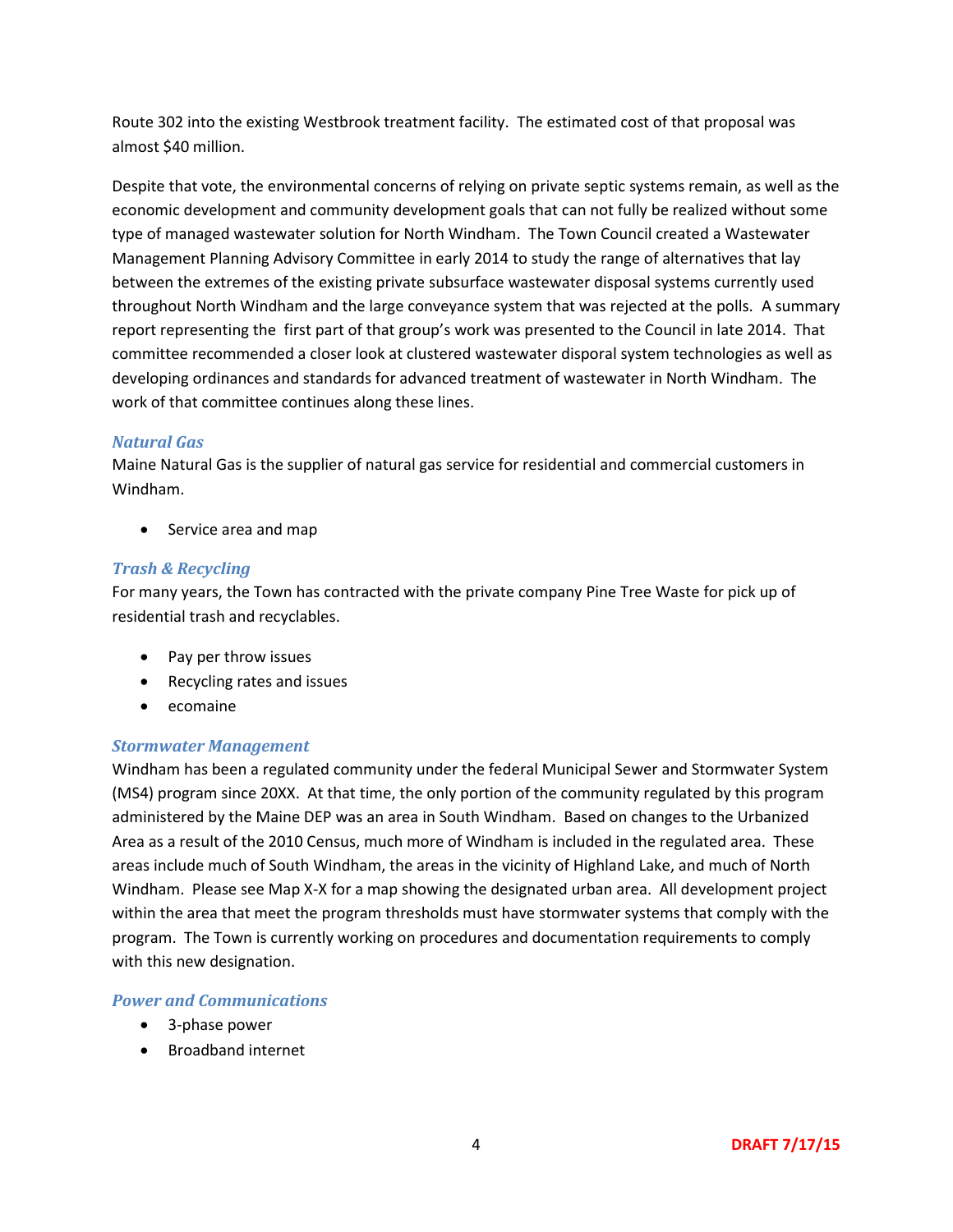## *Emergency Response System*

• Through the county

#### *Education*

The Review Team suggested a stand-alone chapter in the Plan for the RSU. Might this be the place for that work?

### *Health Care*

- Medical office uses
- Mercy Express Care

#### *Street Tree Program*

NA

## **Regional Coordination of Local Services**

- RSU
- County Dispatch
- Gorham/South Windham Fire Station

## **Policies & Suggested Strategies to Implement Policies**

Policy 1 – To efficiently meet identified public facility and service needs.

Strategy 1.1 – Explore options for regional delivery of local services.

Strategy 1.1.1. – continue to work with Raymond and St. Joeseph's College on the provision of fiber optic broadband availability to the North Windham commercial area as a first step, with future expansion to other areas of the community as a possibility.

Policy 2 – To provide public facilities and services in a manner that promotes and supports growth and development in identified growth areas.

Strategy 2.2 – Identify any capital improvements needed to maintain or upgrade public services to accommodate the community's anticipated growth and changing demographics.

Strategy 2.2.1 – Continue work to develop a wastewater system for North Windham that will allow the Town to meet its environmental, economic, and community development goals that will be financially acceptable to residents of the whole community.

Strategy 2.2.2 – Establish a water and sewer extension policy will ultimately serve the Town's designated growth areas with this infrastructure that will actually allow higher densities and more intense uses of property where it is desired.